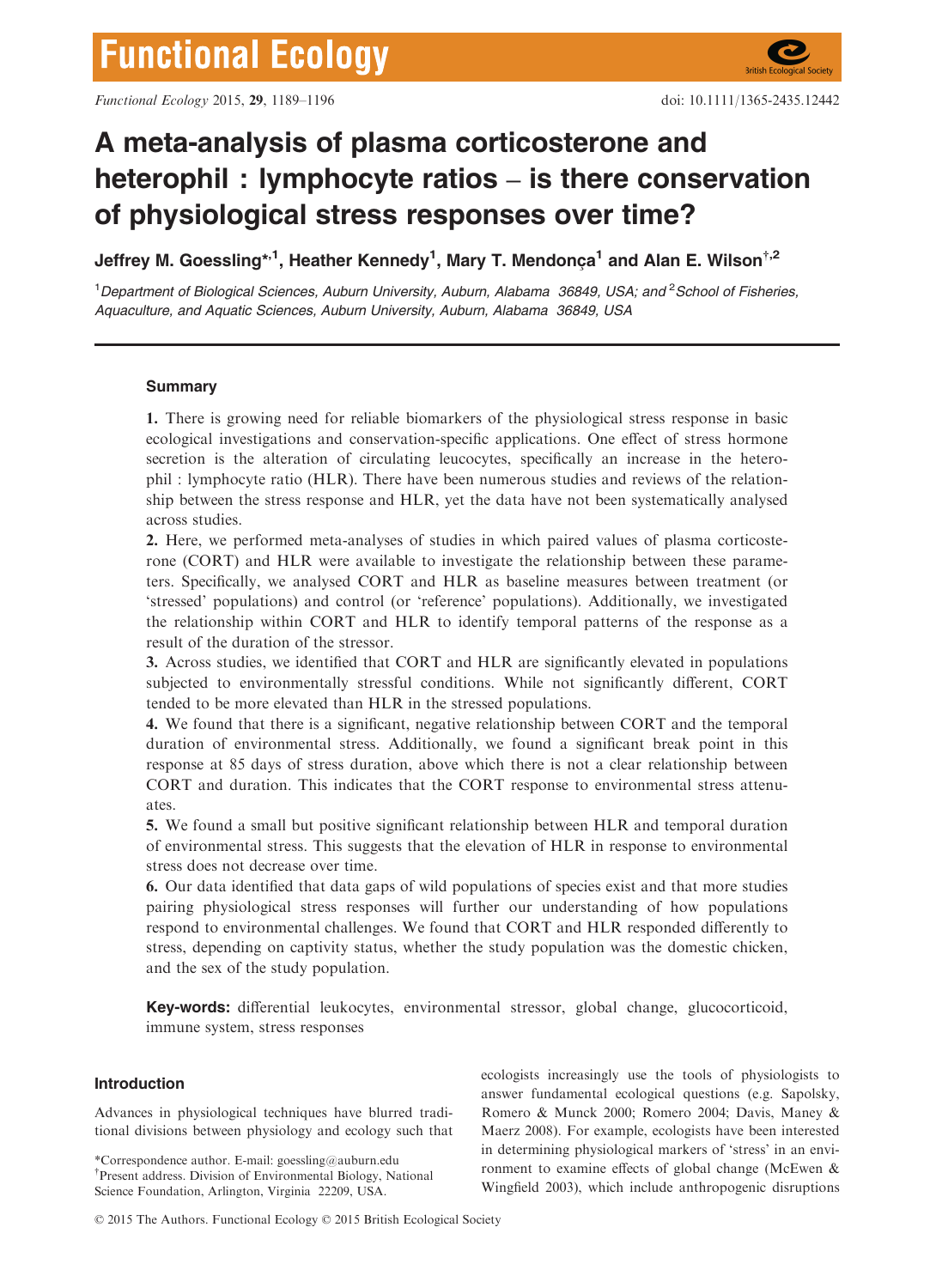that may reduce the fitness of populations (Bonier et al. 2009). Assays of the physiological stress response are not only important in conservation-driven questions, but also useful for basic ecological investigation as physiological coping mechanisms to environmental challenges are a natural process within all populations (Romero & Wikelski 2001; Wikelski & Cooke 2006). In the presence of increased sublethal anthropogenic stressors on natural systems, including habitat modification and degradation, anthropogenic contaminants and human-mediated spread of pathogens (Wingfield et al. 1997), biomarkers of longterm stressors (i.e. chronic stress) are of added importance to understanding negative effects of global change.

The use of the term 'stress' remains difficult to define as it may either indicate environmental constraints that decrease the fitness of individuals or populations (herein referred to as a 'stressor'), or it may refer to altered allostasis (McEwen & Wingfield 2003) resulting from an individual responding to the stressor (herein referred to as the 'stress response'). Moreover, understanding the results of stress responses is controversial as the stress response itself may either enhance fitness by protecting individuals from negative consequences of the stressor (Romero, Dickens & Cyr 2009) or it may reduce fitness through altering energetic allocation (especially in response to long-term stressors) from physiological parameters such as growth, maintenance and/or reproduction (Thierry, Ropert-Coudert & Raclot 2013).

In vertebrates, the stress response is regulated by the hypothalamic–pituitary–adrenal (HPA) axis; activation of the HPA axis causes glucocorticoid (GC) secretion which further elicits a cascade of physiological effects. Activation of this response is generally considered adaptive in the short term, as it allows an individual to maintain homoeostatic control while confronting a discrete threat. However, chronic stress (and thus potential chronic elevation of GC concentration) can be detrimental to individuals (Wingfield et al. 1998; Sapolsky, Romero & Munck 2000; Greenberg, Carr & Summers 2002; Busch et al. 2008). The Cort-Fitness Hypothesis (Bonier et al. 2009) suggests that baseline circulating GC concentration is negatively correlated with fitness; the rationale for this hypothesis is that GC concentration is a measure of environmental challenge that individuals and populations experience. While circulating GC may correlate with the degree of encountered stressors, inconsistencies within individuals are commonly observed, thus causing skepticism of the degree of interpretation warranted by this measure (e.g. Bonier et al. 2009; Ouyang, Hau & Bonier 2011).

The classic effects of GC secretion are alterations in energy usage and storage to enable an individual to initiate an emergency life history strategy (Wingfield & Kitaysky 2002). In addition to these metabolic effects, GC secretion has immuno-modulatory effects, such as altering the circulating leucocyte profile (Sapolsky, Romero & Munck 2000). Following the perception of a stressor, circulating GC reaches a maximum peak within a few minutes to hours (i.e. the 'acute stress' response). This surge in GC causes a change in circulating leukocytes within a few hours, wherein phagocytes (such as neutrophils) increase in abundance and lymphocytes decrease in abundance either through altered distribution (Dhabhar et al. 1996) or GC-mediated lymphoid cell apoptosis (Cidlowski et al. 1996). This change in circulating leukocyte profile is likely adaptive for initiating an emergency life history strategy, as the increase in phagocytes helps combat immediate infection (such as from the result of tissue damage from a predatory attack), while the decrease in circulating lymphocytes prevents an individual from unnecessarily wasting resources of the adaptive immune system. While this change in circulating leukocytes occurs relatively quickly, it is largely unknown how long these changes remain in an individual following GC elevation. Thus, rather than assaying GC concentration directly, an alternative assay of the stress response focuses on this specific immuno-modulatory effect of GC by measuring the heterophil (or neutrophil) : lymphocyte ratio (HLR; Davis, Maney & Maerz 2008). A review by Davis, Maney & Maerz (2008) demonstrated the benefits of measuring this predictable change in circulating leukocytes as a response of exposure to environmental stressors. Because there remains uncertainty in interpreting what baseline GC concentration indicates regarding chronic stress responses, Davis, Maney & Maerz (2008) suggested that HLR may have added benefits to indicate generalized responses of individuals to environmental stressors. This supposition is supported by a series of studies wherein individuals predictably alter their circulating leukocytes profile in response to exogenous GC administration (e.g. Dhabhar et al. 1994). However, a clear positive relationship between elevated GC and HLR has remained difficult to detect, especially in wild populations, as Müller, Jenni-Eiermann & Jenni (2011) failed to show a significant positive relationship between these two parameters.

In this study, we used meta-analysis to test which biomarker (i.e. increase in GC concentration or HLR) is more reliable for determining sustained responses to environmental stressors. We performed a meta-analysis across available published studies to test (i) whether there is a difference between the magnitudes of altered baseline GC concentration and HLR between stressful and non-stressful conditions and (ii) whether there is a temporal component to these stress responses that may suggest differences in their nature as a result of the duration of stressors.

Meta-analysis represents a powerful tool to assess largescale patterns in data that may otherwise be obscured by high variability within studies (Osenberg et al. 1999). By pooling data across studies, conclusions can be inferred based on common features within studies, such as similar response parameters measured in different experimental subjects. Meta-analysis was the ideal approach for our study, as it allowed us to evaluate empirical data independently of the specific details of each stress study, and yet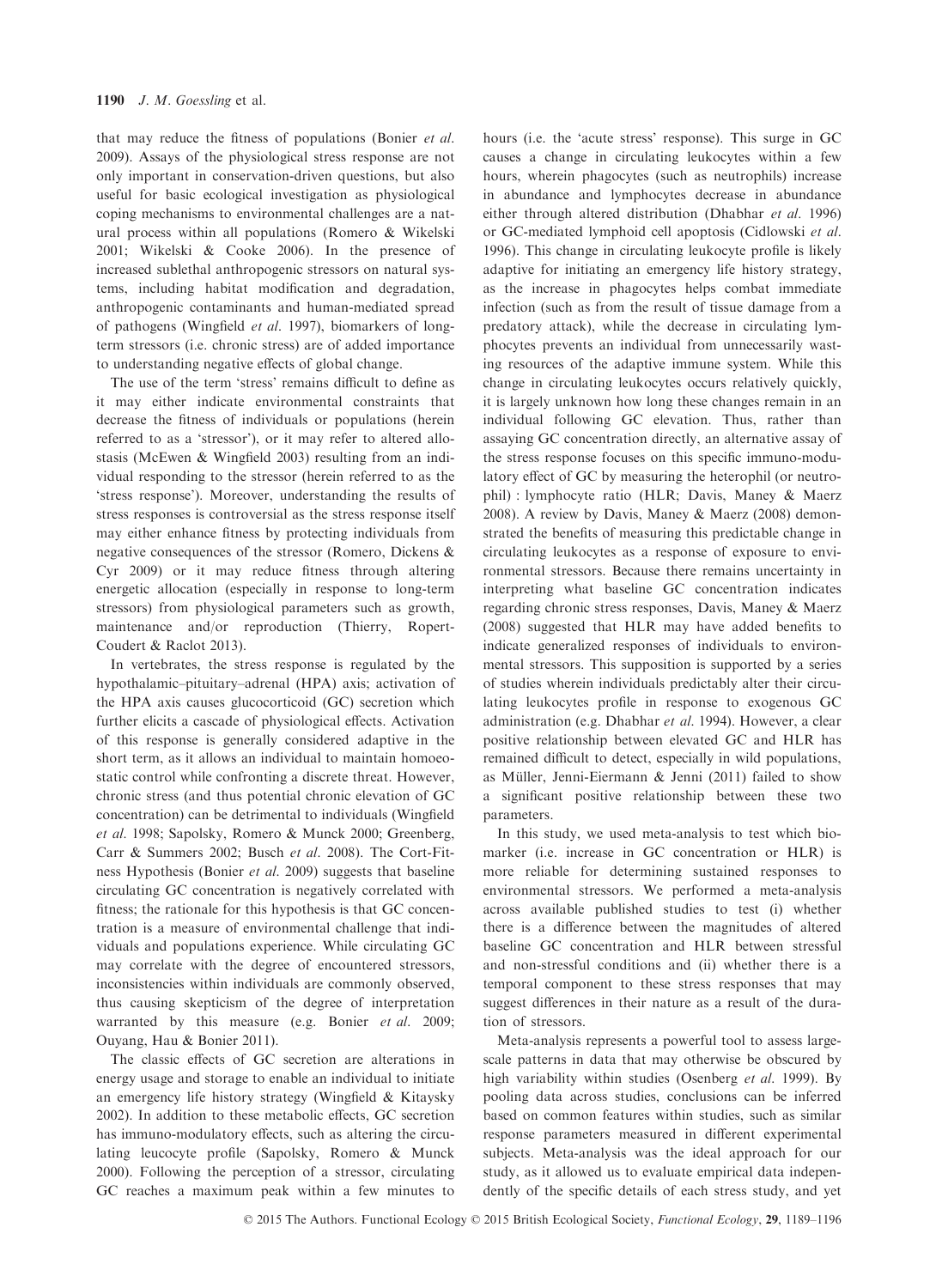we could still subdivide our data to test for potential variance due to experimental differences. We tested whether we could determine generalizations in the stress response of GC and HLR to better understand the nature of these assays of physiological stress.

## Materials and methods

#### LITERATURE SEARCH AND DATA COLLECTION

We performed a systematic data base search in the Web of Science spanning all available, published studies up to 9 March 2012. Based upon a preliminary search, it was clear that there is an abundance of publications in which the study organisms use corticosterone (CORT) as the main GC, rather than cortisol. Thus, to prevent confounding our conclusions between differences in GC of the subject taxa, we limited our search to those taxa that utilize CORT and produce heterophils (i.e. amphibians, reptiles, crocodilians and birds). Thus, the search term employed in our study was 'corticosterone heterophil : lymphocyte'.

After performing the systematic literature search, we collected the following data of moderator variables (or covariates) from each publication: study species, sample size, error, sex, stress treatment type, duration of stressful treatment and captivity status (i.e. whether or not the study population was maintained in a captive setting or laboratory). The response variables collected from each study were mean baseline CORT and HLR in both control (or reference; i.e. 'unstressed') and treatment (i.e. 'stressed') populations. Because we were interested in contrasting simultaneous CORT and HLR responses to a stressor, we only collected data from those studies that presented paired values of CORT and HLR in both control (or reference) and treatment (or stressed) groups. If stress treatments (or populations) were not clearly identified in the study, we used descriptions included in the studies to classify the populations a prior. For example, if a toxin was used as the treatment, the population given the toxin was treated as 'stressed' and the negative control population was treated as the control. Based on the protocol of the included studies, we classified stressors into the following categories: food restriction, water restriction, altered density, altered climate, differing habitats (in free-ranging populations), exogenous non-steroid chemical, handling stress, bacterial challenge, non-bacterial parasite or pathogen, altered food composition and between-population differences in body condition (in free-ranging populations). Studies that were included in our meta-analysis are listed in Appendix S1 (Supporting information).

#### CALCULATIONS AND ANALYSES

We used all weighted meta-analyses, except for identifying the temporal break point in the segmented regression. Weighted analyses were conducted in Comprehensive meta-analysis version 3 (CMA; Borenstein et al. 2014). The unweighted analysis was performed in the basic <sup>R</sup> package with 'segmented' package loaded (version 3.1; R Core Team 2014).

The effect size metric we used was the log response ratio (Osenberg et al. 1999), which was calculated as the ratio of lntransformed treatment population means divided by ln-transformed control population means (hereafter, stress response effect sizes will be referred to as 'CORT' and 'HLR'). We used this effect size metric because it normalized our data in preliminary analyses, and the ratio represents a measure of the relative degree of change between the treatment and control groups. We considered responses significant if the 95% confidence interval (CI) of the stress responses did not cross zero. Furthermore, we considered it a significantly positive response (i.e. lower  $95\%$  CI >0) when the physiological parameter (e.g. CORT or HLR) was increased in response to the stressor. Interpretation of this type of change indicates that the physiological parameters were significantly increased in the stressed population above the unstressed population. Confidence intervals for the overall physiological responses were calculated in CMA. Calculations in CMA utilized a mixed-effects model, in which a random-effects model is used to group studies within covariates and a fixed-effects model is used to generate overall effects among covariates. This model did not assume equal study-to-study variance among covariates. All comparisons among moderator variables (i.e. study covariates) were performed in CMA using mixed-effects models.

We compared the degree of change in the two measures of stress responses; thus, when an included study presented data from factorial block designs (i.e. exposed the same treatment groups to several concurrent stressors, yet presented those data separately), we only included the data with the greatest treatment effect. We selected the populations with the greatest mean effect sizes from factorial designs, as our interest was to identify the relationship between temporal duration of physiological responses to stress, and not simply if there is a physiological response to stress. Due to pseudoreplication, we could not include all data from factorial designs. While we did not include pseudoreplicates from factorial designs, we did include multiple effect sizes from single studies if the study included multiple independent population means for CORT and HLR. While most studies included specific times for the stress treatment (i.e. stress duration), if a study did not clearly identify a time for each treatment (e.g. some studies gave multiple times for a single stress response mean or presented a range of days over which the responses were measured), we treated the longest time published with the response data as that effect size's stressor duration. Additionally, we did not include effect sizes in the regression analyses if there was not an identifiable temporal duration of treatment (such as in free-ranging populations not exposed to experimental treatments).

We used regression analyses to identify temporal patterns in the responses. A simple linear regression tested the relationship between a response (either CORT or HLR) and the duration of the stress treatment. This linear model was made in CMA using weighted effect size data and a random-effects model that accounts for both within and among study variance. Linear regression parameters were contrasted using a standard major axis (SMA) analysis. Initial regression analyses examined the overall range of responses to stressful treatments of varying duration. Additionally, we were interested in further identifying discrete differences in the stress responses at different scales of stress duration (such as acute verses chronic). When we identified a significant negative effect of stress duration on stress response using the simple linear model, we subsequently performed a segmented regression analysis to identify the temporal location of the regression break point (i.e. at what duration of environmental stress the physiological response changed). A Davies' test of the segmented regression was used to test the significance of the change in slope. To identify the segmented regression relationship, we first used all of our data in the 'segmented' package in R. This analysis generated a significant break point, which we then used to test for the presence of this relationship using only the weighted data in CMA. To test this relationship, we ran a regression between response and stressor duration, with an interaction component of duration  $\times$  treatment greater or less than the break point identified in the segmented regression analysis. Thus, this secondary analysis allowed us to validate both the existence of the segmented regression relationship and the location of the temporal break point using the weighted data.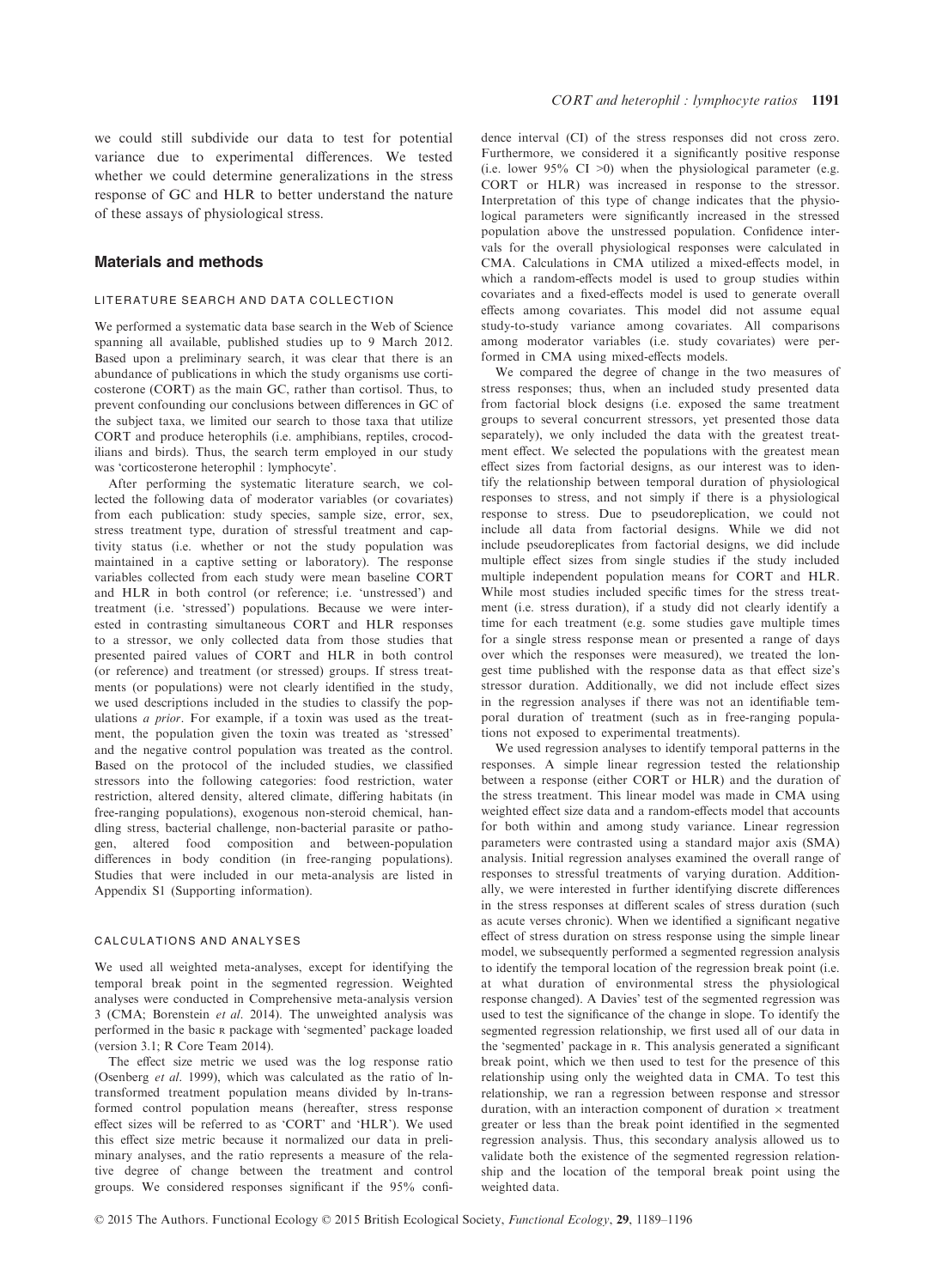# **Results**

Our literature search yielded 135 total studies; however, only 43 studies contained data appropriate for our analyses which included 152 effect sizes for both CORT and HLR (Table 1). Within the entire data set, 35 studies included sample sizes and equivalent error terms to produce the 124 effect sizes used in weighted analyses. Data included in our analysis included 14 species between two taxonomic classes (reptiles and birds). Because of the high frequency of publications related to poultry production, most of our data were from the domestic chicken (e.g. 64% of effect sizes from the domestic chicken).

#### OVERALL RESPONSE

The overall responses of both CORT and HLR were significantly positive. And, although we did not detect a significant difference between CORT and HLR, CORT was marginally greater than HLR (Fig. 1).

Additionally, we tested whether the responses of either CORT or HLR were influenced by variation in experimental covariates (i.e. taxonomic class, captivity status, whether the model organism was the domestic chicken, sex of the population and stressor type). We found that there were significant differences among all of these parameters for CORT, except for taxonomic class (e.g. there was no difference between birds and reptiles, Table 2). CORT was more significantly elevated (among grouping variables) in stressed populations that were captive (over wild), in populations that were not the domestic chicken, and in populations in which only females were studied. We found that there were no differences among any of the covariates for HLR (Table 2) except for stressor type. For both CORT and HLR, stressor type had a significant effect on the physiological response (CORT and HLR, respectively:  $Q_{18} = 221.5$ ,  $P \le 0.0001$ ;  $Q_{18} = 168.3$ ,  $P < 0.0001$ ). For CORT, the analyses indicated significant differences among experimental treatment parameters, yet there was no clear trend by which any specific treatment type yielded a response different than all others. The most notable differences among stressor treatments included data from one study that combined food restriction and altered thermal regime, which produced a CORT response that was significantly lower than the others, and two studies wherein an exogenous drug treatment was used, which produced a CORT response that was significantly elevated above the others (all experimental covariate differences listed in Appendix S2). For HLR, the mean effect size for five experimental treatments that included food restriction and six experimental treatments that included combined effects of handling and a bacterial challenge was elevated above all other stressor types. As with differences among treatment parameters for CORT, we cannot clearly indicate whether this difference is due to variance in sample sizes among treatment parameters, or whether it in fact is of biological significance.

## STRESS RESPONSE OVER TIME

Corticosterone effect sizes decreased over time while a slight positive relationship was observed between HLR and time (Fig. 2, Table 3). The SMA analysis of the two linear relationships indicated that there were significant

Table 1. Number of studies included (Studies) and effect size estimates (ES) in the meta-analyses identified by taxonomic class and species. Not all studies from which we collected data had sufficient error terms to perform weighted analyses, thus columns for studies and ES used in the weighted analyses are lower than columns for all data of studies and ES.

| Total            | Class   | <b>Species</b>                                         | Studies (all data)<br>44 | ES (all data)<br>152 | Studies (weighted)<br>39 | ES (weighted)<br>128 |
|------------------|---------|--------------------------------------------------------|--------------------------|----------------------|--------------------------|----------------------|
|                  |         |                                                        |                          |                      |                          |                      |
|                  | Bird    | Domestic chicken (Gallus gallus)                       | 28                       | 106                  | 20                       | 82                   |
|                  |         | Domestic turkey (Meleagris gallapavo)                  | $\overline{2}$           |                      |                          |                      |
|                  |         | Domestic duck (Anas platyrhynchos)                     | $\overline{2}$           |                      |                          |                      |
|                  |         | Japanese quail (Coturnix japonica)                     |                          | 11                   |                          |                      |
|                  |         | Adele penguin ( <i>Pygoscelis adeliae</i> )            |                          |                      |                          |                      |
|                  |         | African grey parrot ( <i>Psittacus erithacus</i> )     |                          |                      |                          |                      |
|                  |         | Florida scrub jay (Aphelocoma<br>coerulescens)         |                          |                      |                          |                      |
|                  |         | Orange-winged Amazon parrot<br>(Amazona amazonica)     |                          |                      |                          |                      |
|                  |         | Pied flycatcher (Ficedula hypoleuca)                   |                          | 6                    |                          | <sub>(</sub>         |
|                  |         | White-crowned sparrow<br>(Zonotrichia leucophrys)      |                          |                      |                          |                      |
| Total (birds)    |         |                                                        | 41                       | 145                  | 32                       |                      |
|                  | Reptile | Ball python ( <i>Python regius</i> )                   |                          |                      |                          |                      |
|                  |         | Blue-tongued skink (Tiliquia scincoides)               |                          |                      |                          |                      |
|                  |         | Texas rat snake (Pantherophis obsoleta<br>lindheimeri) |                          |                      |                          |                      |
| Total (reptiles) |         |                                                        |                          |                      |                          |                      |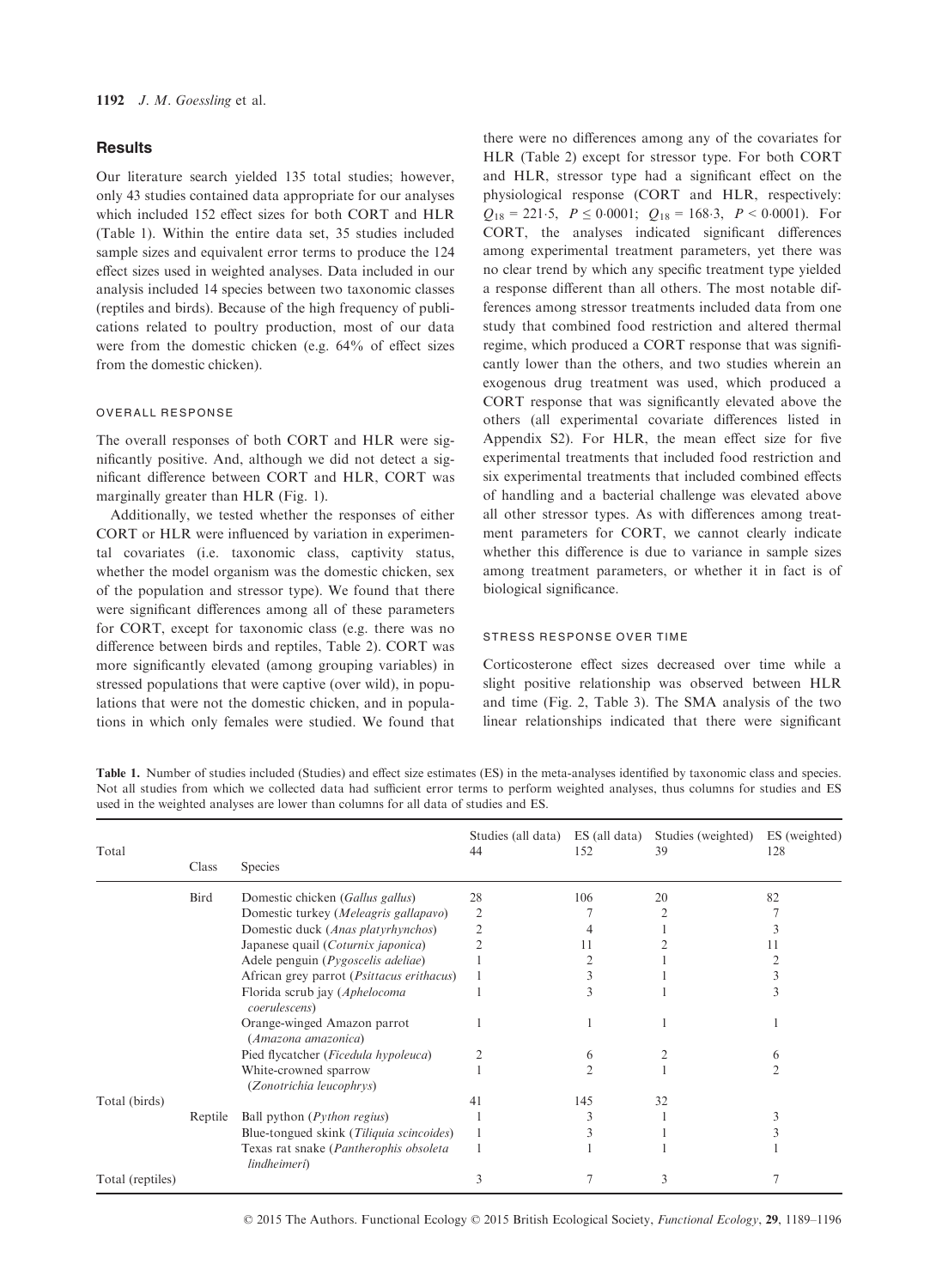

Fig. 1. There were significant, positive effect sizes for both log response ratios of corticosterone (CORT) and HLR (calculated as the ratio of ln-transformed treatment population means divided by ln-transformed control population means) in response to environmental stressors. While not significantly different, there was a tendency for the CORT effect size to be larger than the HLR effect size. Data points indicate the mean of each parameter and error bars represent 95% confidence intervals. HLR, heterophil : lymphocyte ratio.

differences between CORT and HLR in the slope of the regression ( $P < 0.001$ ), but that there were no differences in the elevation  $(P = 0.893)$  or shift  $(P = 0.603)$  of the regressions.

The segmented regression analysis indicated a break point at 85 days of stress treatment in the CORT response (Fig. 3; below this duration, a negative relationship was present

between CORT and stress duration [segmented linear model: intercept = 1.41; 0–85.4 days, slope = -0.013; >85.4 days,<br>slope = 0.0005;  $T_{122} = -2.628$ ,  $P = 0.0097$ ; Multiple  $P = 0.0097$ ; Multiple  $R^2 = 0.124$ ]). The Davies' test indicated that this change in slope was significant ( $P = 0.009$ ). Using the estimated break point at 85 days from the segmented regression analysis, we validated this relationship using the weighted data in CMA. This relationship was confirmed by a significant interaction between stressor duration and discrete time points below and above 85 days (break point  $\times$  duration interaction:  $Q_2 = 31.49$ ,  $P < 0.00001$ ).

Lastly, as was done by Müller, Jenni-Eiermann & Jenni (2011), we plotted CORT and HLR against each other to visually determine whether there was a direct relationship between the two parameters (Fig. 4). As found by Müller, Jenni-Eiermann & Jenni (2011), this indicated that there was not a direct relationship between elevated CORT and elevated HLR.

# **Discussion**

Support has grown for the use of HLR as an indicator of stress in vertebrates (see Davis, Maney & Maerz 2008), yet the reliability of this measure has not been tested at large scales or compared directly to GC concentration (Müller, Jenni-Eiermann & Jenni 2011). Additionally, because of the large variation within and among individuals of circulating GC (Ouyang, Hau & Bonier 2011), questions remain regarding the utility of using baseline GC concentration to indicate chronic stressors.

Table 2. Results of weighted meta-analyses of effect sizes (ESs) of log response ratio CORT and log ratio HLR compared for differences among grouping variables of captivity status, taxonomic class, whether or not the study species was the domestic chicken (Gallus domesticus), and sex of the study population

|                   |                |                |          |             |             | Differences among<br>groups |            |
|-------------------|----------------|----------------|----------|-------------|-------------|-----------------------------|------------|
| Grouping variable |                | Number of ES   | Estimate | Lower limit | Upper limit | Q-value                     | $P$ -value |
| Ln ratio CORT     |                |                |          |             |             |                             |            |
| Captivity         | Captive        | 110            | 1.204    | 1.133       | 1.276       | 20.103                      | < 0.0001   |
|                   | Wild           | 14             | 1.014    | 0.971       | 1.056       |                             |            |
| Taxonomic class   | Bird           | 117            | 1.189    | 1.121       | 1.257       | 1.486                       | 0.223      |
|                   | Reptile        | $\overline{7}$ | 1.056    | 0.855       | 1.258       |                             |            |
| Domestic chicken  | Yes            | 82             | $1-101$  | 1.023       | 1.180       | 11.478                      | 0.001      |
|                   | N <sub>o</sub> | 42             | 1.419    | 1.253       | 1.586       |                             |            |
| <b>Sex</b>        | Both           | 48             | 1.287    | 1.116       | 1.458       | 29.975                      | < 0.0001   |
|                   | Female         | 37             | 1.487    | 1.249       | 1.724       |                             |            |
|                   | Male           | 39             | 0.894    | 0.796       | 0.993       |                             |            |
| Ln ratio HLR      |                |                |          |             |             |                             |            |
| Captivity         | Captive        | 108            | 0.887    | 0.637       | 1.137       | 0.088                       | 0.767      |
|                   | Wild           | 14             | 1.025    | 0.147       | 1.904       |                             |            |
| Taxonomic class   | Bird           | 115            | 0.901    | 0.649       | 1.154       | 0.019                       | 0.892      |
|                   | Reptile        | 7              | 0.882    | 0.757       | 1.007       |                             |            |
| Domestic chicken  | Yes            | 79             | 0.795    | 0.460       | 1.130       | 1.433                       | 0.231      |
|                   | No             | 43             | 1.074    | 0.764       | 1.383       |                             |            |
| <b>Sex</b>        | Both           | 48             | 1.034    | 0.813       | 1.255       | 2.658                       | 0.265      |
|                   | Female         | 38             | 1.036    | 0.436       | 1.635       |                             |            |
|                   | Male           | 36             | 0.541    | $-0.015$    | 1.097       |                             |            |

CORT, corticosterone; HLR, heterophil : lymphocyte ratio.

© 2015 The Authors. Functional Ecology © 2015 British Ecological Society, Functional Ecology, 29, 1189–1196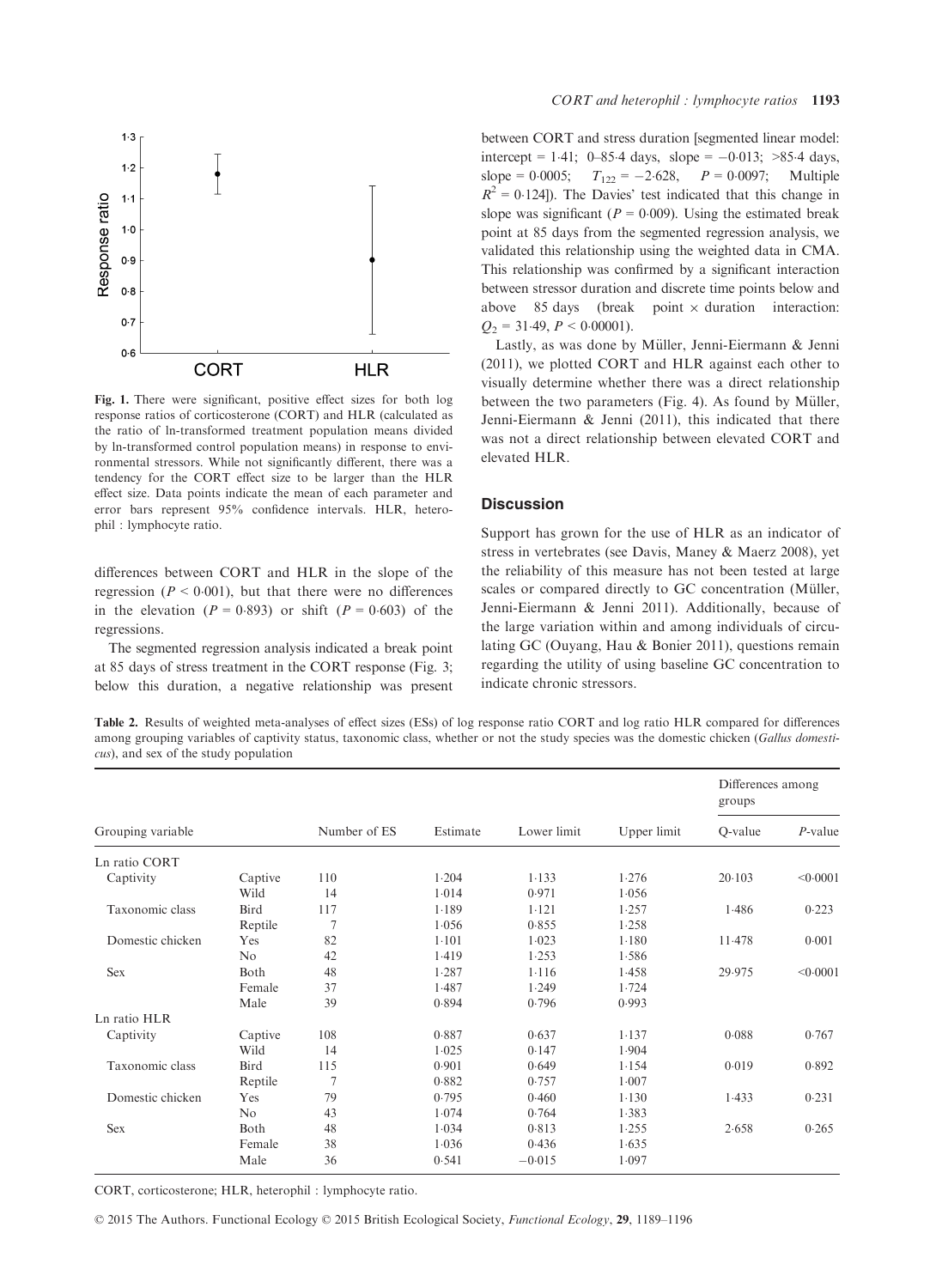

Fig. 2. Linear relationships between stressor duration (days) and response ratios of (a) Corticosterone (CORT) or (b) HLR, which were calculated as the ratio of ln-transformed treatment population means divided by ln-transformed control population means. The 95% confidence interval of the regression line is in grey. Significant linear regressions were present for both stress parameters; however, the direction of this response was different between CORT and HLR. Specifically, CORT decreased over time, suggesting an attenuation of the CORT response, while there was a slight, positive relationship between HLR and stressor duration. These results are based on weighted meta-regressions, where circles represent individual study effect sizes, and the size of the circle is proportional to the relative weight of the effect size based upon sample size and error. HLR, heterophil : lymphocyte ratio.

Meta-analysis represents an approach for biologists to understand the responses of conserved features (such as the stress response) across related studies. Furthermore, Ouyang, Hau & Bonier (2011) suggested the utility of a meta-analysis to identify large-scale patterns in repeatability of physiological responses to stress, yet they identified the lack of available data to perform such an analysis (see Constantini & Møller 2009; Constantini, Marasco & Møller 2011 for recent examples of meta-analysis used in stress physiology). In their study, Ouyang, Hau & Bonier (2011) refer to the sparse studies that focused on wild species that precluded the use of meta-analysis. While the review by Davis, Maney & Maerz (2008) was instrumental in providing a framework for using HLR in an ecological context, we were able to provide a quantification of this response that was not included in Davis, Maney & Maerz (2008). This study was inclusive of all available and relevant data from both wild and domesticated species. One of the analyses we performed tested for differences in the effect sizes between wild and captive populations, as well as between taxonomic class, species and sex (see Table 2); in general, these analyses revealed subtle differences among these groups, yet interpretation of these differences remains difficult. Interestingly, CORT was significantly elevated in captive populations (over wild populations), non-chicken populations (over chicken populations) and in studies that only included females (over males). For HLR, however, we were not able to detect these significant differences among study covariates. We did detect significant differences among stress treatment types for both CORT and HLR; however, an overall pattern explaining these differences is not clear. While the role that captivity status, sex and stressor type have on stress responses remains generally unclear, our analysis suggests that these parameters may affect the physiological stress axis. Due to the abundance of studies on the domestic poultry HPA axis, our study highlights the need for continued research of physiological stress in more ecologically relevant contexts.

The goal of this study was to use data across experiments to test for a generalized 'stress response' in both measures, and to compare the two measures to determine possible differences in their utility. We detected no differences in the overall effect size (i.e. magnitude of response) between HLR and CORT, yet the confidence interval for HLR was greater than the confidence interval for CORT; however, testing these overall differences in effect size between the two measures may obscure more subtle differences within

Table 3. Model variables for the effect of stressor duration on CORT and HLR using weighted analyses. There was a significant effect of duration on both physiological stress responses; however, these responses were in opposite directions. CORT significantly decreased in response to prolonged stressors, while HLR significantly increased. The  $R<sup>2</sup>$  analogue was calculated as the proportion of total betweenstudy variance explained by the model

|                      | Estimate | Standard error | 2-sided $P$ -value | $R^2$ analogue |
|----------------------|----------|----------------|--------------------|----------------|
| Ln ratio CORT        |          |                |                    |                |
| Intercept            | 1.280    | 0.043          | < 0.00001          | 0.12           |
| Duration of stressor | $-0.005$ | 0.001          | < 0.00001          |                |
| Ln ratio HLR         |          |                |                    |                |
| Intercept            | 0.592    | 0.148          | 0.0001             | 0.21           |
| Duration of stressor | 0.014    | 0.003          | < 0.00001          |                |

CORT, corticosterone; HLR, heterophil : lymphocyte ratio.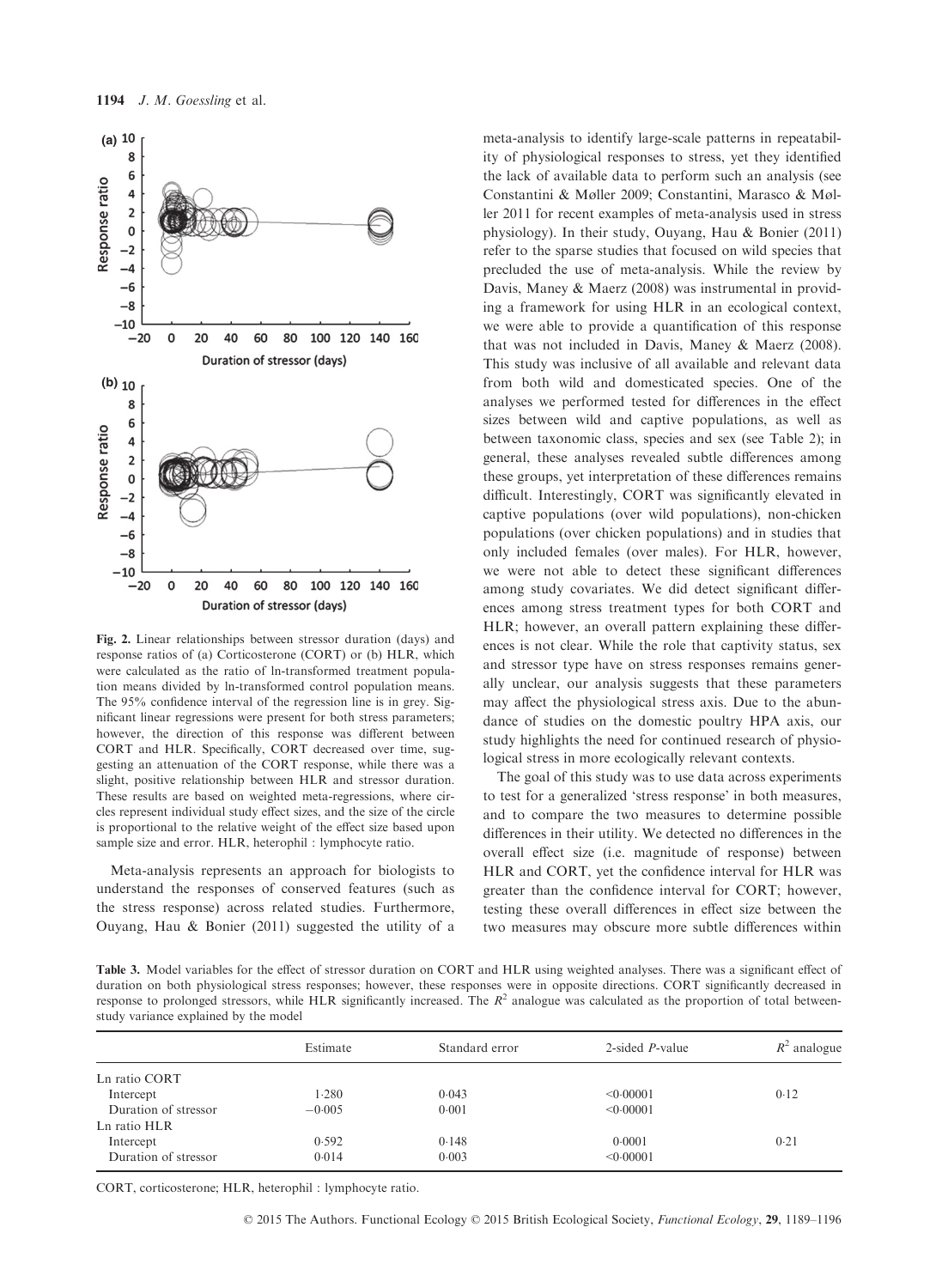

Fig. 3. Segmented linear relationship between stressor duration (days) and CORT response ratio. The break point was estimated to be 85 days using segmented regression analysis (intercept = 1.41; 0–85.4 days, slope = -0.013; >85.4 days, slope = 0.0005;  $T_{122} = -2.628$ ,  $P = 0.0097$ ; Multiple  $R^2 = 0.124$ ). This relationship was subsequently supported using weighted meta-analysis data (break point  $\times$  duration interaction:  $Q_2 = 31.49, P < 0.00001$ ). CORT, corticosterone.



Fig. 4. Direct comparison of the response ratios of corticosterone (CORT) and HLR indicated that there was no clear relationship between the two physiological stress parameters. Specifically, either a high CORT or HLR response did not indicate that the opposite stress response was also elevated. HLR, heterophil : lymphocyte ratio.

the measures. Therefore, we performed additional analyses to isolate possible trends embedded within the data.

Because the physiological stress axis is sensitive to time across multiple scales (Romero & Reed 2005; Romero, Dickens & Cyr 2009), we were interested in whether differences exist in the response of the stress biomarkers across time of treatment duration (i.e. duration of stress). Regression analyses demonstrated differences in the stability of the two measures to indicate stress across time and that CORT attenuates over time (Cyr & Romero 2007). Specifically, when analysed on a single timeline (between 0 and 140 days), CORT has a significant, negative relationship to duration of stress treatment, while HLR is positively affected by treatment duration (Fig. 2). We interpret this

result to indicate the attenuation of the CORT response over a long time period. Acclimation to stressors as seen in a decreased GC response to stress over time has been suggested as an important consideration for ecologists measuring GC as an indicator of the degree of stress an organism is under (Romero 2004); data from our analysis thus confirm that when exposed to a chronic stressor, the GC response to that stressor decreases over time. As Romero (2004) points out, the mechanism(s) behind this acclimation of the GC response may be variable, yet this attenuation of the GC response may limit the ability of this measure to indicate stress for longer term studies. The slight but significant increase in HLR might be interpreted as increased sensitivity of physiological effectors of stress responses, independently of the attenuation of endogenous stress hormone, or as a means of coping with the secondary pathological effects of elevated GC (Sapolsky, Romero & Munck 2000).

In addition to the simple linear regression, we performed a segmented regression analysis that indicated a significant break point in the CORT response at 85 days of stress duration. Before this time point, there is a negative relationship between CORT and stress duration, while beyond it there is no temporal relationship between CORT and duration. We interpret this finding to indicate that at that break in the regression, there is an important physiological change that likely happens wherein the response transitions between the most relevant and/or adaptive stress responses. While the exact mechanism of this transition is not known, factors such as a change (specifically an increase) in the sensitivity or density of GC receptors might account for attenuation of the GC increase (Romero & Wikelski 2010) at longer time intervals without the negative consequences of elevated GC concentration. This result indicates that if one was interested in measuring long-term stress responses (i.e. to stressors >85 days), circulating GC concentration may fail to positively indicate that a population is responding to a stressor (or series of stressors).

Our analysis showed that elevation of HLR in populations is positively affected by stress duration (Fig. 2). Thus, the data indicate that HLR may be more likely to indicate stressful conditions than elevated baseline GC, especially in situations where the interest is to measure responses to ecological stressors. Because of the delayed response of HLR to GC secretion (Sapolsky, Romero & Munck 2000), caution should be applied in using this interpretation in applications where the interest is to measure the response to a short-term (i.e. acute) stressor.

As was noted by Ouyang, Hau & Bonier (2011), the ecological literature still lacks a large body of studies that present data that can isolate on a finer scale the dependability of definitive biomarkers to indicate environmental stressors, especially in wild populations. The approach used in this study was to combine data across experiments (and experimental designs) to overcome this challenge.

When we directly compared CORT and HLR (Fig. 4), we found that the two measures did not indicate the same